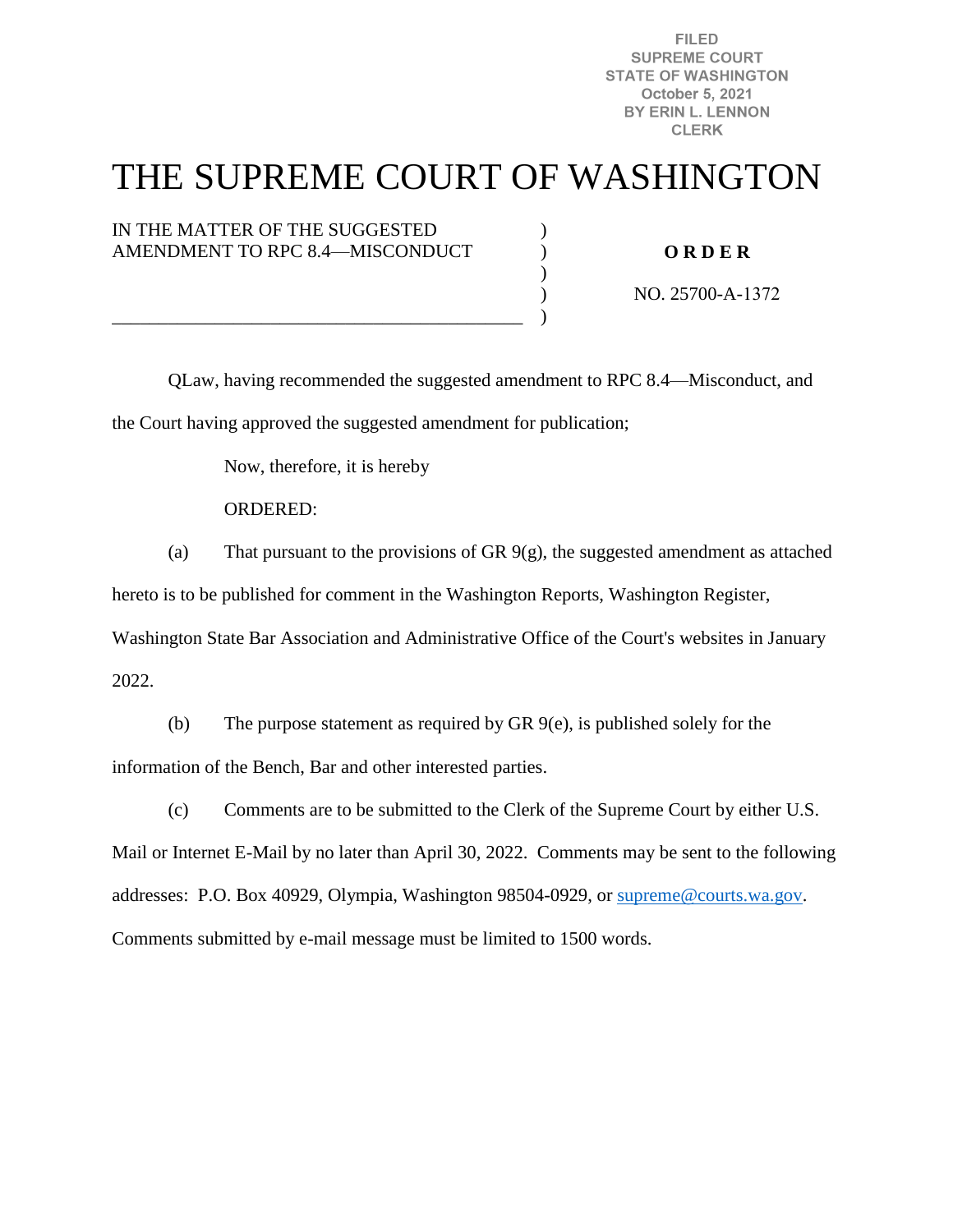### Page 2 ORDER IN THE MATTER OF THE SUGGESTED AMENDMENT TO RPC 8.4—MISCONDUCT

DATED at Olympia, Washington this 5th day of October, 2021.

For the Court

Conzélez C.J.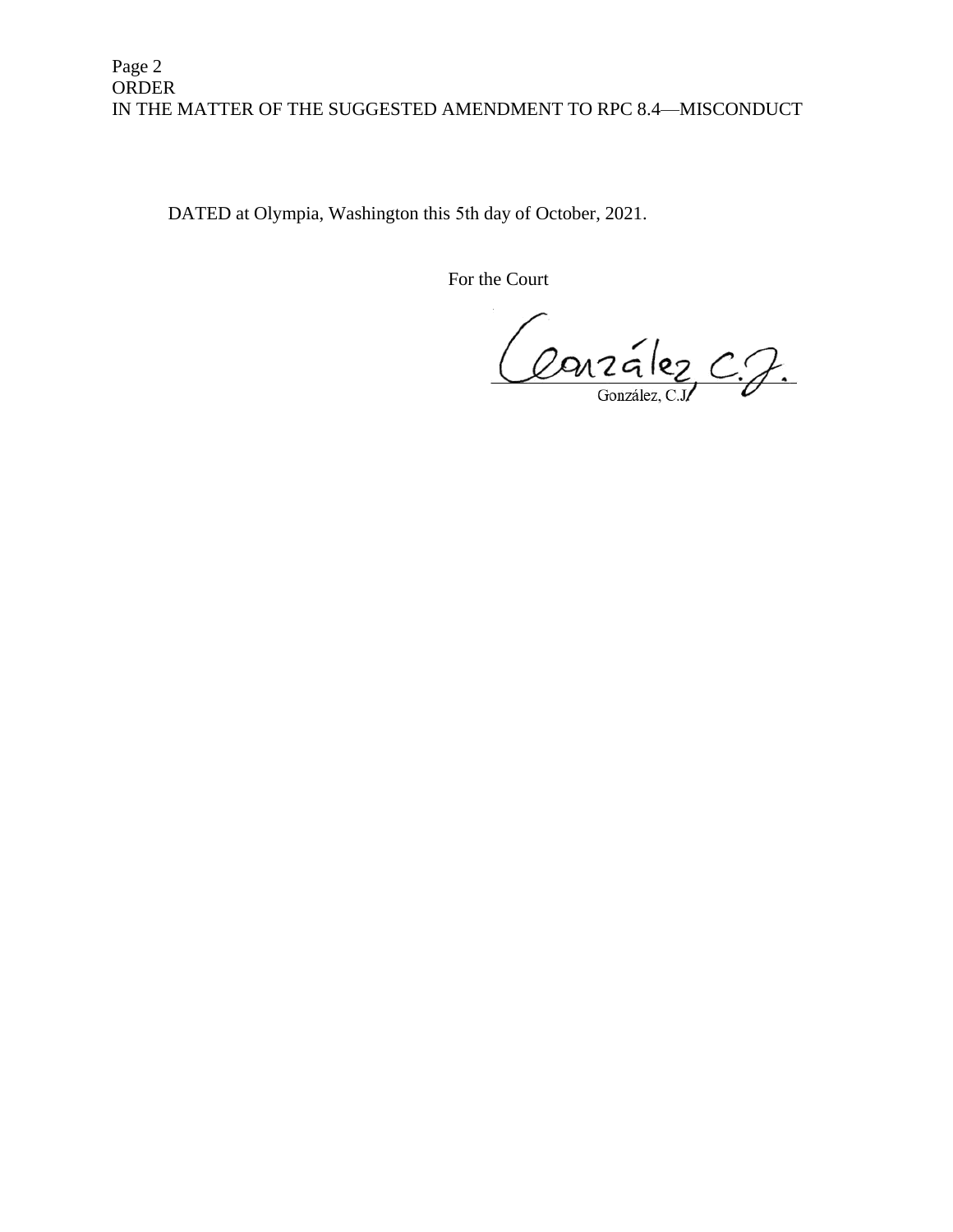#### GENERAL RULE 9

## RULE AMENDMENT COVER SHEET PROPOSED AMENDMENT TO RPC 8.4

- 1. Proponent Organization: QLaw
- 2. Spokesperson & Contact Info: Dana Savage; savagedm@gmail.com
- 3. Purpose of Proposed Rule Amendment:

Washington State law prohibits discrimination based on gender identity. RCW 49.60.030; RCW 49.60.040(27); WAC 162-32-040. This amendment would conform the antidiscrimination provision of the rules of professional conduct with chapter 49.60 RCW and WAC 162-32-040.

4. Is Expedited Consideration Requested?

No.

5. Is a Public Hearing Recommended?

No, because it conforms RPC with WAC and RCW updates.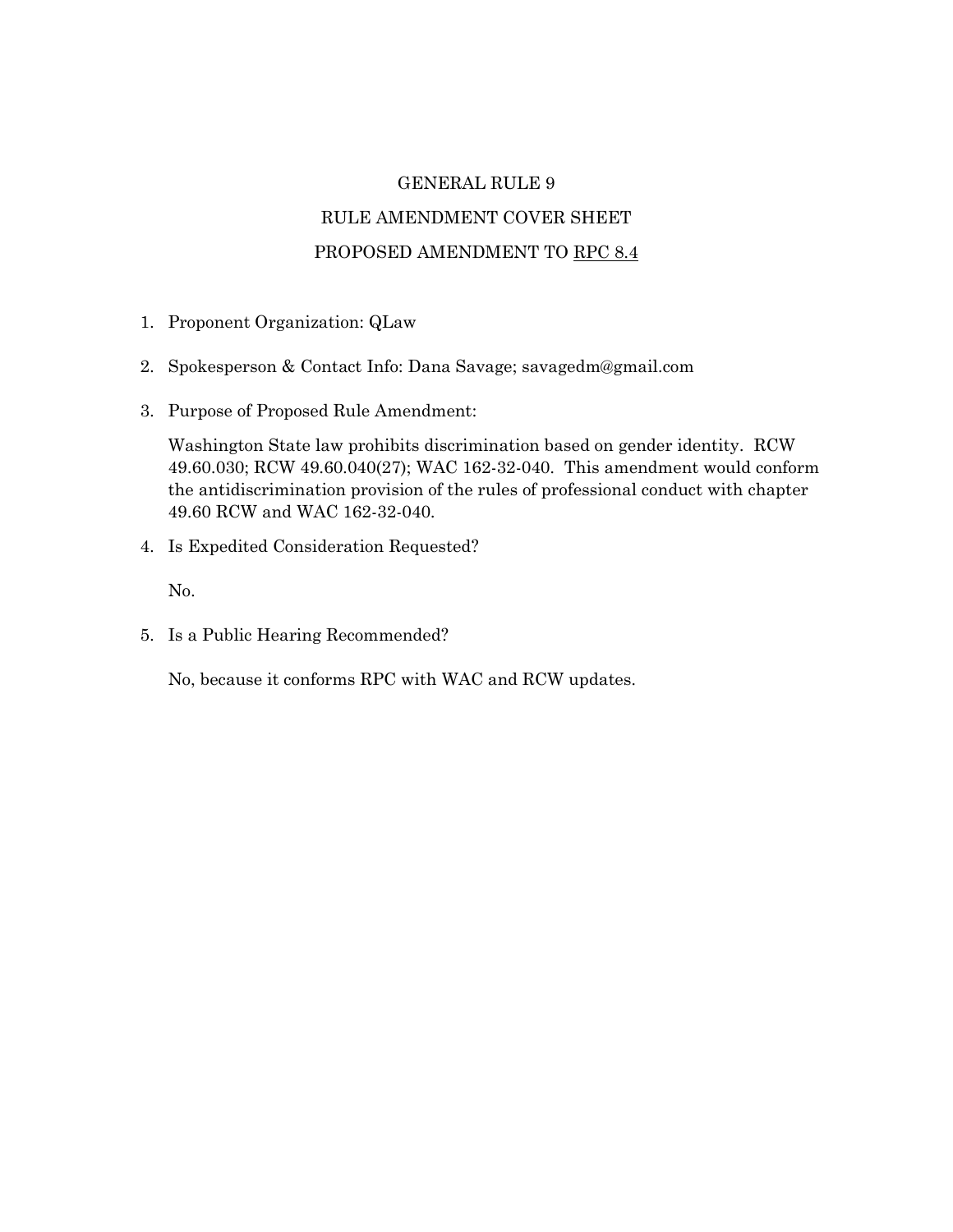#### RPC 8.4 MISCONDUCT

It is professional misconduct for a lawyer to:

 (a) violate or attempt to violate the Rules of Professional Conduct, knowingly assist or induce another to do so, or do so through the acts of another;

 (b) commit a criminal act that reflects adversely on the lawyer's honesty, trustworthiness or fitness as a lawyer in other respects;

 (c) engage in conduct involving dishonesty, fraud, deceit or misrepresentation;

 (d) engage in conduct that is prejudicial to the administration of justice;

 (e) state or imply an ability to influence improperly a government agency or official or to achieve results by means that violate the Rules of Professional Conduct or other law;

(f) knowingly

 (1) assist a judge or judicial officer in conduct that is a violation of applicable rules of judicial conduct or other law, or

 (2) assist or induce an LLLT in conduct that is a violation of the applicable rules of professional conduct or other law;

 (g) commit a discriminatory act prohibited by state law on the basis of sex, race, age, creed, religion, color, national origin, disability, sexual orientation, gender expression or gender identity, honorably discharged veteran or military status, or marital status, where the act of discrimination is committed in connection with the lawyer's professional activities. In addition, it is professional misconduct to commit a discriminatory act on the basis of sexual orientation, gender expression or gender identity, if such an act would violate this Rule when committed on the basis of sex, race, age, creed, religion, color, national origin, disability, honorably discharged veteran or military status or marital status. This Rule shall not limit the ability of a lawyer to accept, decline, or withdraw from the representation of a client in accordance with Rule 1.16;

 (h) in representing a client, engage in conduct that is prejudicial to the administration of justice toward judges, lawyers, or LLLTs, other parties, witnesses, jurors, or court personnel or officers, that a reasonable person would interpret as manifesting prejudice or bias on the basis of sex, race, age, creed, religion, color, national origin, disability, sexual orientation, gender expression or gender identity, honorably discharged veteran or military status, or marital status. This Rule does not restrict a lawyer from representing a client by advancing material factual or legal issues or arguments.

 (i) commit any act involving moral turpitude, or corruption, or any unjustified act of assault or other act which reflects disregard for the rule of law, whether the same be committed in the course of his or her conduct as a lawyer, or otherwise, and whether the same constitutes a felony or